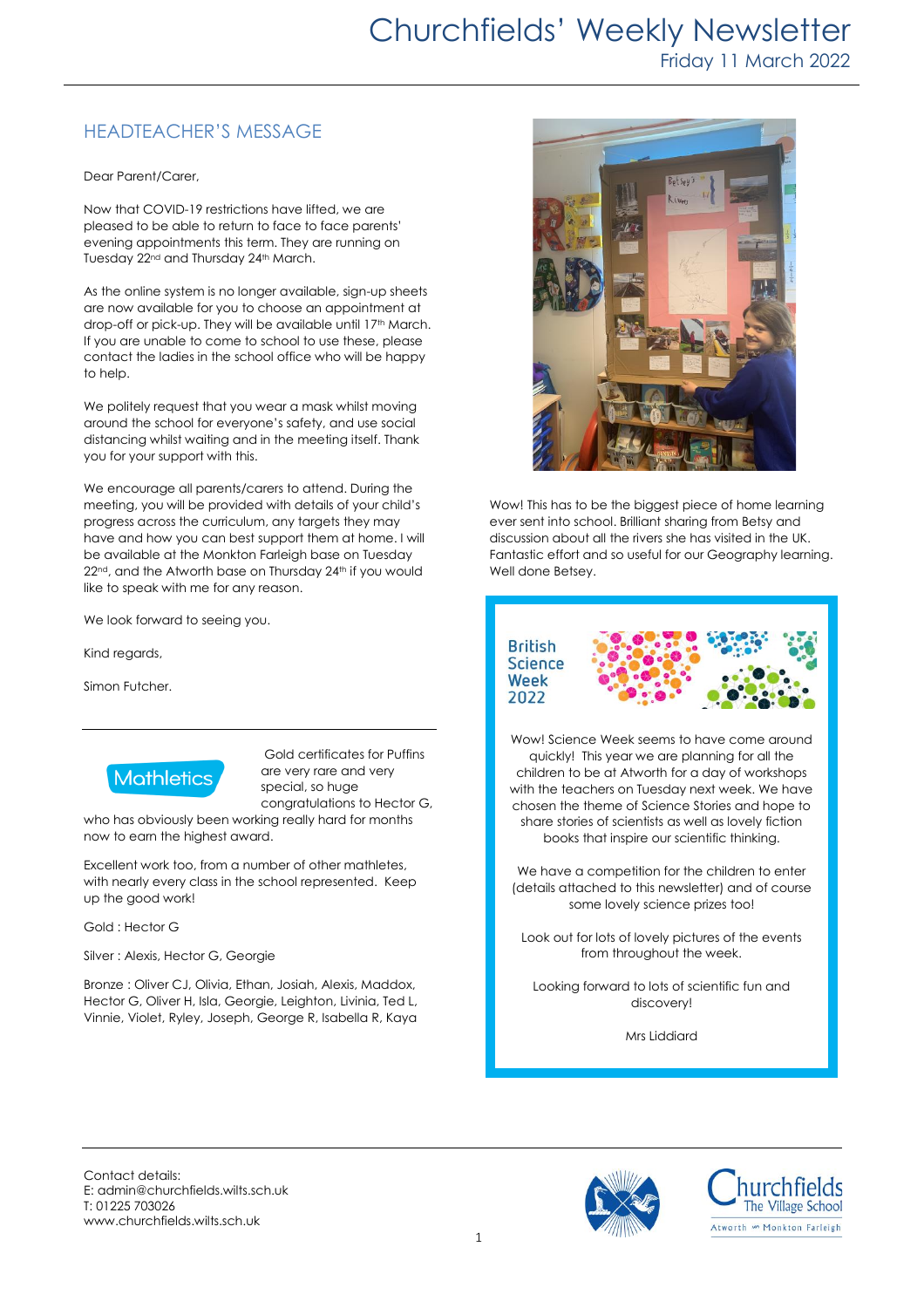#### Contacting school in the afternoons

The school Admin office closes at 1:30 every day and we understand that sometimes you may need to contact school urgently regarding your child after this time. If you do need to contact the school after 1:30pm, e.g. to tell us there's a change in who is collecting your child after school or travel problems; please e-mail

[awreception@churchfields.wilts.sch.uk](mailto:awreception@churchfields.wilts.sch.uk) for Atworth pupils **Or** 

[mfreception@churchfields.wilts.sch.uk](mailto:mfreception@churchfields.wilts.sch.uk) for Monkton Farleigh pupils.

Both of these email boxes are monitored and your message will be picked up.

Thank you

You can make a difference. You have the power to change lives.

### FRIDAY 18 MARCH DONATE TO DRESS UP

At Churchfields' we are joining schools across the UK in a dressing-up day to remember – whether it's as Superman, Wonder Woman, a superhero of your own creation, or a local hero in your community.

Just pay a small fee and dress to impress. We are suggesting a donation of 50p on the day.

You can choose to get Red Nose Day ready by creating your own outfit; accessorise by visiting the on-line shop <https://shop.comicrelief.com/> or check out what's on offer at Sainsbury's or TKMAXX.

Go big or small; whatever you chose to do to be dress-up ready for the day we hope you'll join us in supporting this Red Nose Day on Friday 18 March.

### **Department for Education Notice**

Information for parents and carers on COVID-19 vaccination for at risk 5 to 11 year olds

Children aged 5 to 11 years who are in a clinical risk group or who live with someone who is immunosuppressed can get the COVID-19 vaccine, in line with advice set out by the *Joint* [Committee on Vaccination and Immunisation \(JCVI\).](https://www.gov.uk/government/publications/priority-groups-for-coronavirus-covid-19-vaccination-advice-from-the-jcvi-30-december-2020/joint-committee-on-vaccination-and-immunisation-advice-on-priority-groups-for-covid-19-vaccination-30-december-2020?utm_source=8%20March%202022%20C19&utm_medium=Daily%20Email%20C19&utm_campaign=DfE%20C19) Eligible children include those with diabetes, immunosuppression, learning disabilities, and other conditions as outlined by the  $UK Health$ [Security Agency \(UKHSA\) in the Green Book.](https://www.gov.uk/government/publications/covid-19-the-green-book-chapter-14a?utm_source=8%20March%202022%20C19&utm_medium=Daily%20Email%20C19&utm_campaign=DfE%20C19)

Vaccinations help to increase protection against COVID-19, which is particularly important for those with underlying health conditions.

Further information is available in the [guide for parents of children aged 5 to 11 years](https://www.gov.uk/government/publications/covid-19-vaccination-resources-for-children-aged-5-to-11-years/a-guide-for-parents-of-children-aged-5-to-11-years-of-age-at-high-risk?utm_source=8%20March%202022%20C19&utm_medium=Daily%20Email%20C19&utm_campaign=DfE%20C19) published by UKHSA. We have published som[e frequently asked questions](https://educationhub.blog.gov.uk/2022/02/11/vaccinations-for-clinically-vulnerable-children-and-young-people-your-questions-answered/?utm_source=8%20March%202022%20C19&utm_medium=Daily%20Email%20C19&utm_campaign=DfE%20C19) on the vaccination programme including information on eligibility, accessibility and advice for parents of children at high risk from COVID-19. Followin[g advice](https://www.gov.uk/government/publications/jcvi-update-on-advice-for-covid-19-vaccination-of-children-aged-5-to-11/jcvi-statement-on-vaccination-of-children-aged-5-to-11-years-old?utm_source=8%20March%202022%20C19&utm_medium=Daily%20Email%20C19&utm_campaign=DfE%20C19) from the JCVI, healthy 5 to 11 year old children will also be offered two 10 microgram doses of the COVID-19 vaccine. The NHS will prepare to extend this nonurgent offer to all children during April.



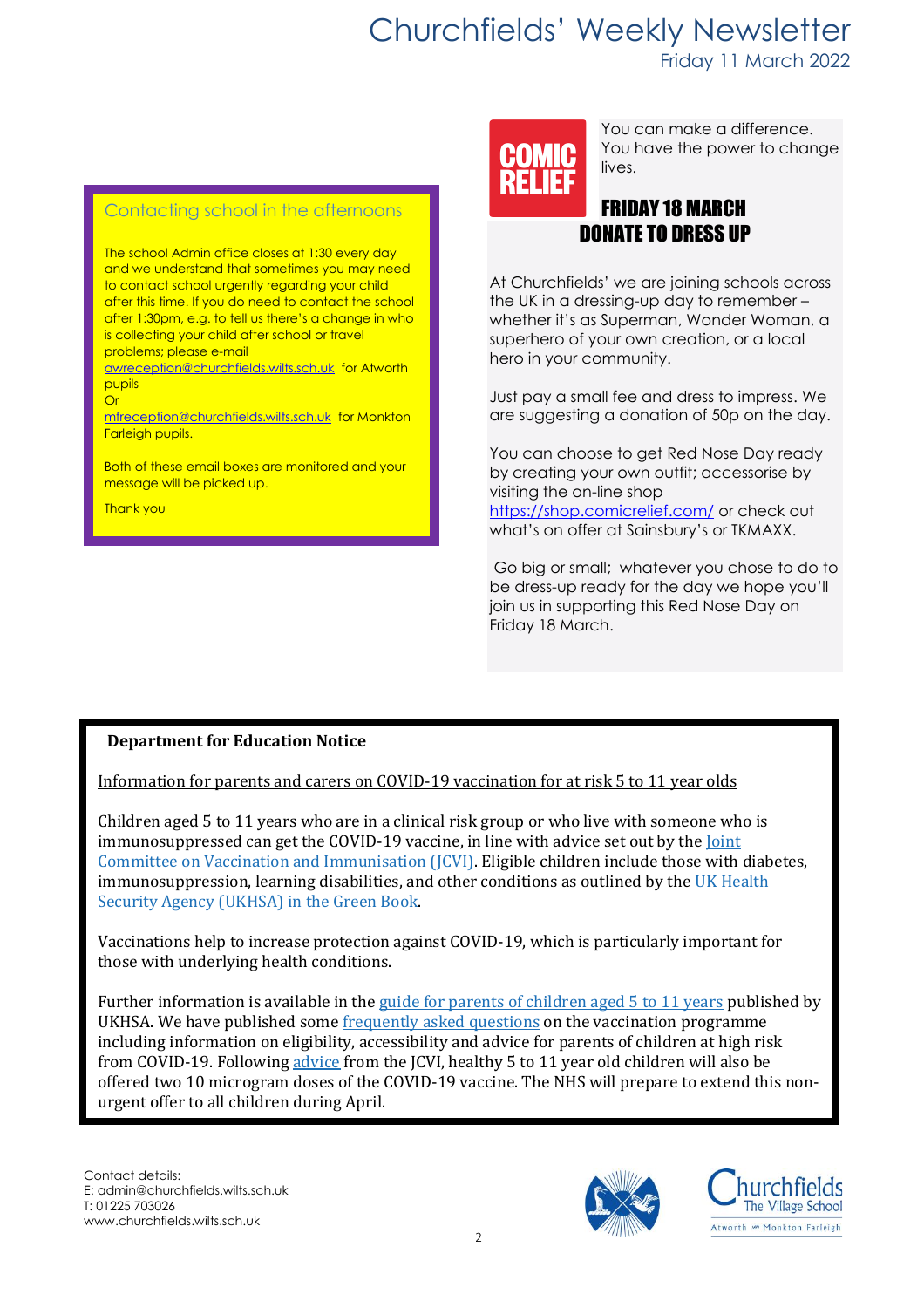# Churchfields' Weekly Newsletter Friday 11 March 2022

Kestrel Class Bake Sale DATE: Friday 25th March TIME: after school in the hall We will be selling: Cupcakes the bake sale will cookies only last 30 minutes shortbread So buy your treats AND MORE QUICK - Of and vegan options available. prices will vary between  $50<sub>p</sub> - £1.50$ 



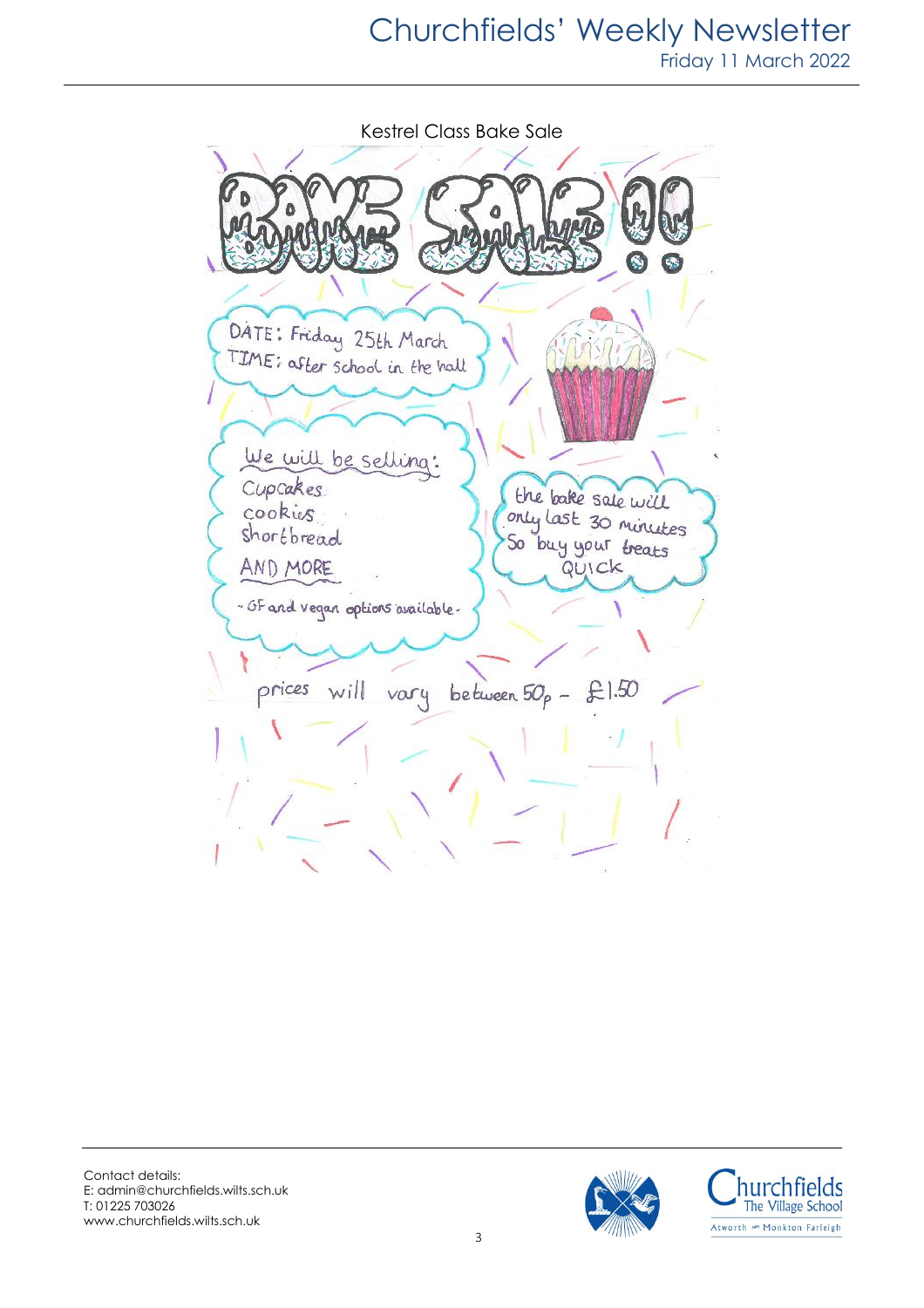**Future Inset Days Friday 08 April Monday 06 June Friday 22 July**

| Term 4                            |                                                                                       |
|-----------------------------------|---------------------------------------------------------------------------------------|
| 14 March - 18 March               | STEM Week (Science, Technology, Engineering &<br>Maths)                               |
| Tuesday 15 March                  | Science Workshop whole school<br>Monkton Farleigh pupils to travel to Atworth all day |
| Thursday 17 March                 | <b>KS1 WOW Day</b><br>KS1 Monkton Farleigh pupils to travel to Atworth all day        |
| Thursday 17 March                 | Kestrel Class Swimming Melksham Blue Pool                                             |
| Friday 18 March                   | Red Nose Day                                                                          |
| Monday 21 March - Friday 25 March | No teacher led after school clubs this week                                           |
| Tuesday 22 March                  | Parents' evening until 7:30pm                                                         |
| Wednesday 23 March                | Year 5 TAG Rugby Festival Trowbridge RFC                                              |
| Thursday 24 March                 | Kestrel Class Swimming Melksham Blue Pool                                             |
| Thursday 24 March                 | Parents' evening until 6pm                                                            |
| Friday 25 March                   | <b>Bake Sale Atworth</b>                                                              |
| Tuesday 29 March                  | KS2 Langford Lakes trip                                                               |
| Thursday 31 March                 | Kestrel Class Swimming Melksham Blue Pool                                             |
| Tuesday 5 April                   | Broughton Gifford Cricket Club Taster sessions<br>Atworth AM & Monkton Farleigh PM    |
| Wednesday 06 April                | Year 5 TAG Rugby Festival Trowbridge RFC                                              |
| Wednesday 06 April                | Open the book at MF amphitheatre                                                      |
| Thursday 07 April                 | Whole School Easter Service 1:15pm St Michaels<br>Church Atworth                      |
| Friday 08 April                   | <b>INSET DAY/End of Term 4</b>                                                        |